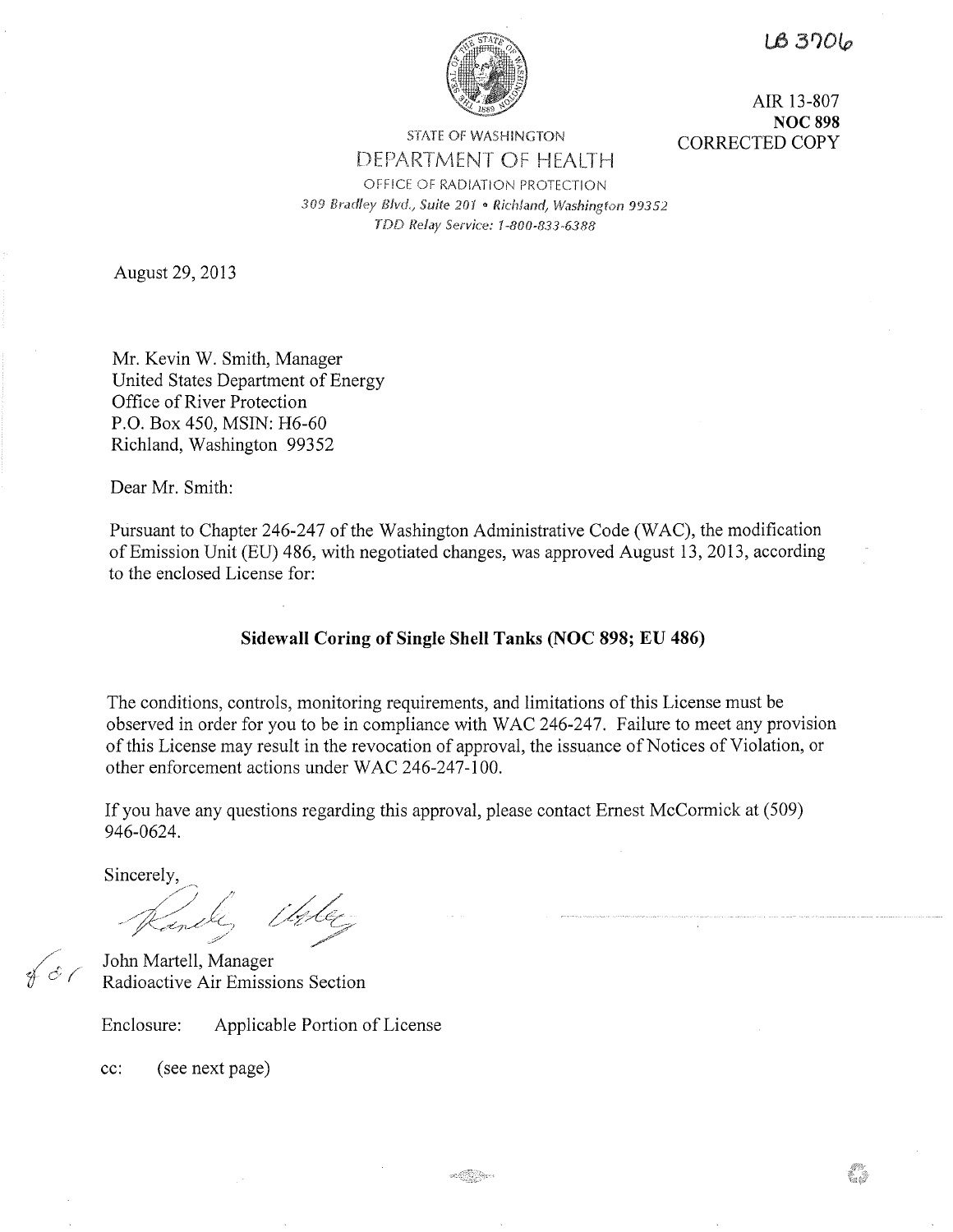**AIR 13-807** 

Mr. Kevin W. Smith August 29, 2013 Page 2 of 2

cc: Robert Anderson, MSA Matthew Barnett, PNNL Tom Beam, MSA Lee Bostic, BNI Dennis Bowser, USDOE-ORP Cliff Clark, USDOE-RL Jack Donnelly, WRPS Richard Engelmann, CHPRC Dennis Faulk, EPA Phil Gent, Ecology Robert Haggard, BNI Dale Jackson, USDOE-RL Steven Killoy, WRPS Ernest McCormick, WDOH Felix Miera, WRPS Valarie Peery, Ecology Michael Peloquin, WRPS Lucinda Penn, WRPS Crystal Rau, Ecology John Schmidt WDOH Maria Skorska, Ecology Jeff Voogd, WRPS Davis Zhen, EPA Environmental Portal RAES Tracking: Line 592; Resp. to IM# 7,825; NOC 898; EU 486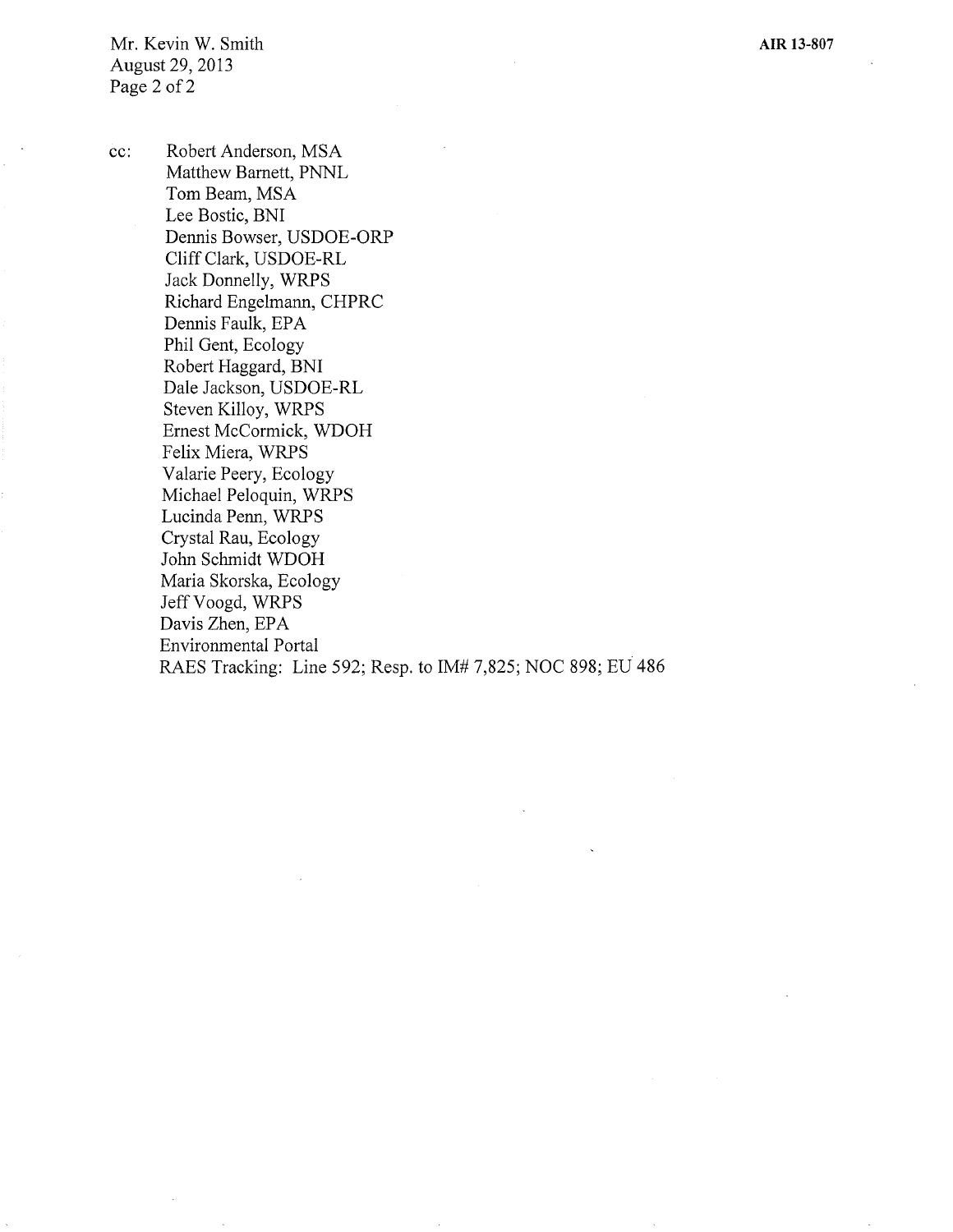## **Project Title**

Sidewall Coring of Single Shell Tanks

**Approval# Date Approved NOC\_ID** 

AIR 13-807 8/13/2013 898

## **Conditions (state only enforceable: WAC 246-247-040(5), 060(5) if not specified)**

- I) The total abated emission limit for this Notice of Construction is limited to 9.80E-04 mrem/year to the Maximally Exposed Individual (WAC 246-247-040(5)).
- 2) This NOC is for the installation and operation of a core drilling system to obtain a vertical concrete core sample from the sidewall of any of the 149 Single Shell Tanks (SSTs) on the Hanford Site. Tank 241-A-106 is the initial SST selected for the core drilling with two tanks (241-A-101 and 241-SX-101) as contingency selections. The proposed action will be implemented in two phases. The first phase will prepare the tank for the coring, and the second phase will include coring and demobilization. In general the following steps will be performed:
	- Remove soil covering from the SST.
	- Install a caisson for access to the haunch area of the SST.
	- Clean the SST haunch surface area.
	- Install alignment bases to the haunch.
	- Pour a drill pad at the bottom of the caisson.
	- Set up and operate the core drill unit.
	- Obtain core samples from the sidewall and transport to a lab for analysis.
	- Demobilize the core drill equipment and grout the core hole.
	- Backfill the caisson and stabilize the affected areas with gravel.

### CAISSON AND DRILL PAD INSTALLATION

Prior to coring the tank sidewall, surface soil will be excavated to expose the tank haunch (i.e., dome and sidewall intersection) and an 8-foot diameter caisson will be installed in sections to an estimated depth of 17 feet below grade. Once the caisson is in place, a drilling pad will be poured at the bottom of the caisson. The pad is designed to provide a seal between the core hole entry point on the haunch and the alignment base to allow for total core fluid containment. The drilling pad will also serve as containment for any core fluid leaks that may occur. Health Physics Technician (HPT) monitoring will be conducted throughout the caisson and drill pad installation.

#### SIDEWALL CORING

All SST sidewall core drilling equipment will be located and operated from the ground surface. This approach will enhance safety, reduce potential personnel exposure to radiation, and maintain ALARA principles. A standard double-tube, conventional coring method will be used for drilling the concrete sidewall. The core barrel design will have an inner liner that does not spin with the barrel as it rotates. This design will reduce core breakage and maximize the ability for core hole cleaning; thereby minimizing the potential for sticking coring equipment. A guide tube will be installed in the caisson to facilitate operation of the core equipment from the surface.

Once the guide tube is in place and secured, a cover will be placed over the caisson with an access hatch and opening for the guide tube. The drill rig work platform will extend out over the caisson. All drilling and support equipment will be staged on the surface, minimizing the need to access the caisson during coring operations.

Sidewall coring will be performed down the full height of the sidewall and into, but not through the tank base. After initiation of coring, the core bit will be advanced through the haunch and down into the sidewall between layers of horizontal rebar. Vertical deviations will be maintained to prevent damage of the tank steel liner or external concrete sides of the tank. A sidewall core of approximately 4-inch diameter by 38-feet length will be taken in about 5 feet increments. The concrete core sample will be transported to a testing laboratory for evaluation, after being surveyed by an HPT, in accordance with an approved radiological work plan.

The sidewall coring process will require clean water to cool the core bit and remove concrete cuttings from the Page 97 of 100 for EU\_ID 486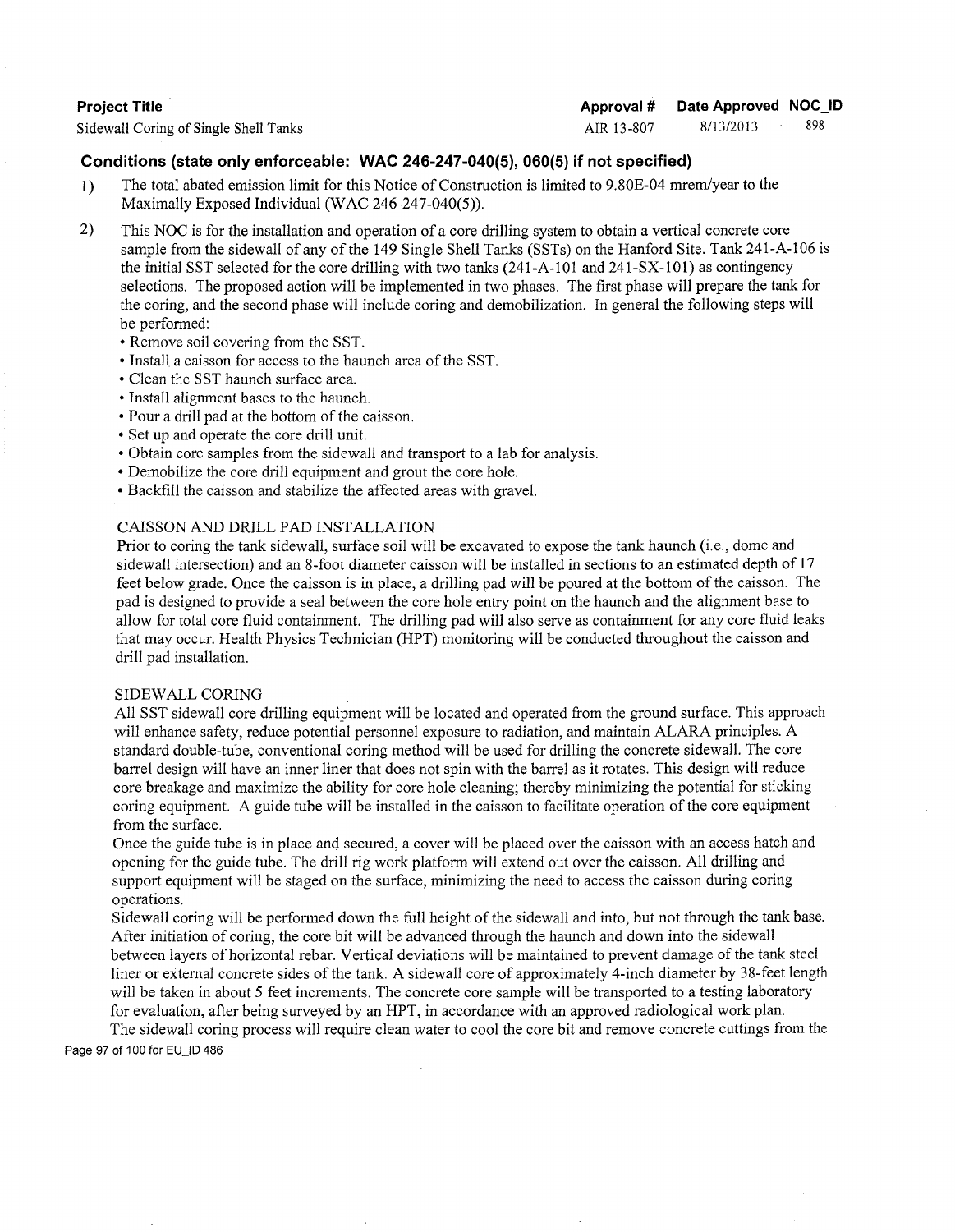cored hole. Due to the remote potential for encountering radiological contamination that could have migrated into the concrete sidewall and then to the coring area, the cooling water will be maintained in a closed-loop system. A pump will circulate the core fluid down the core tubing, up the core hole and into a recirculation tank. An optional filtering system may be included between the core fluid return line and the recirculation tank. The recirculation tank will be fitted with baffles to allow for settling of the drill cuttings from the fluid before being recirculated back down the hole. The recirculating cooling water will be monitored by drill rig operations for adequate circulation rates to allow for proper core hole cleaning. The water will also be monitored by HTPs. Core cuttings will be collected and dried for survey by HPTs. The entire circulating cooling and cleaning system will be located on the surface.

The core hole will be filled with non-shrink grout after the coring operations are completed. The coring equipment will be surveyed by HPTs in accordance with an approved radiological work permit. Surveyed equipment will be surveyed by HPTs in accordance with an approved radiological work permit. Surveyed equipment and materials that are released for future sidewall coring activities will be removed from the tank farm to another SST or placed in storage. All equipment and materials not released for future use will be disposed of in accordance with an approved Waste Management Plan.

3) The PTE for this project as determined under WAC 246-247-030(21)(a-e) [as specified in the application] is 9.S0E-04 mrem/year. Approved are the associated potential release rates (Curies/year) of:

| Am - 241<br>4.61F-05                                                                                                     |  |
|--------------------------------------------------------------------------------------------------------------------------|--|
| All Alpha radioactivity was attributed to Am-241. Contributes less than 0.1 mrem/yr to the MEI, and represents less than |  |
| 10% of the unabated PTE and represents less than 25% of the abated dose.                                                 |  |

All Beta radioactivity was attributed to SR-90. Contributes less than 0.1 mrem/yr to the MEI

The radioactive isotopes identified for this emission unit are (no quantities specified):

| Ac - 227     | Am - 241   | Am - 243   | Ba - 137 m | $C - 14$  |
|--------------|------------|------------|------------|-----------|
| $Cd - 113$ m | Cm - 242   | $Cm - 243$ | Cm - 244   | $Co - 60$ |
| Cs - 134     | $Cs - 137$ | Eu - 152   | Eu - 154   | Eu - 155  |
| $H - 3$      | I - 129    | Nb - 93 m  | Ni - 59    | Ni - 63   |
| Np - 237     | Pa - 231   | Pu - 238   | Pu - 239   | Pu - 240  |
| Pu - 241     | Pu - 242   | Ra - 226   | Ra - 228   | Ru - 106  |
| Sb - 125     | Se - 79    | Sm - 151   | Sn - 126   | $Sr - 90$ |
| Tc - 99      | Th - 229   | Th - 232   | $U - 232$  | $U - 233$ |
| $U - 234$    | U - 235    | $U - 236$  | U - 238    | $Y - 90$  |

Zr - 93

The potential release rates described in this Condition were used to determine control technologies and monitoring requirements for this approval. DOE must notify the Department of a "modification" to the emission unit, as defined in WAC 246-247-030(16). DOE must notify the Department of any changes to a NESHAP major emission unit when a specific isotope is newly identified as contributing greater than 10% of the potential TEDE to the MEI, or greater than 25% of the TEDE to the MEI after controls. (WAC 246-247-110(9)) DOE must notify the Department of any changes to potential release rates as required by state or federal regulations including changes that would constitute a significant modification to the Air Operating Permit under WAC 173-401-725(4). Notice will be provided according to the particular regulation under which notification is required. If the applicable regulation(s) does not address manner and type of notification, DOE will provide the Department with advance written notice by letter or electronic mail but not solely by copies of documents.

#### 4) RELEASE RATES - WDOH Log

Sr - 90 8.08E-03

Page 98 of 100 for EU\_ID 486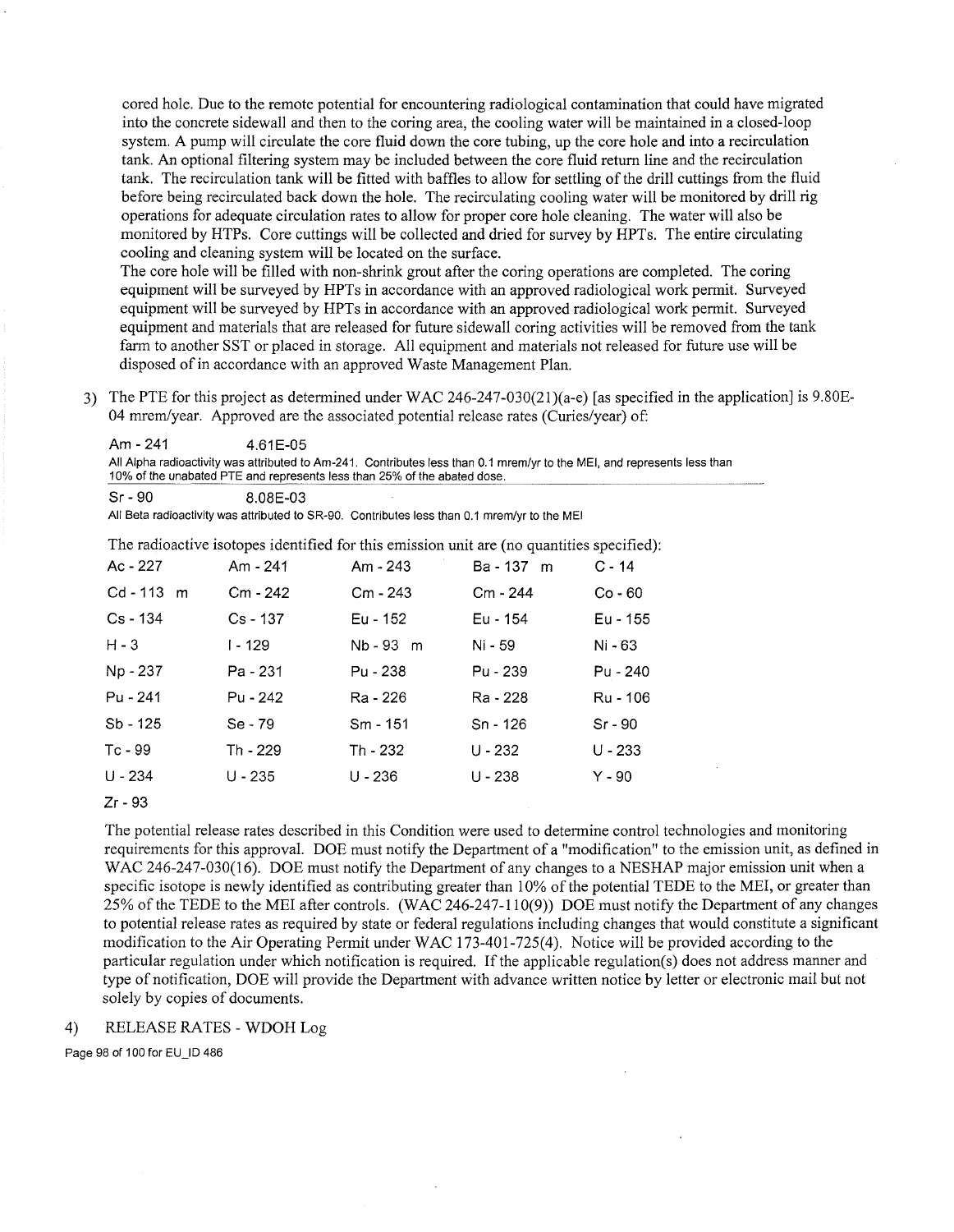The Annual Possession Quantity for soil excavation, filter vacuum truck operation, and backhoe excavation shall be tracked on a WDOH approved Log.

5) ABATEMENT CONTROLS-Abatement Control During Soil Excavation-Manual Soil Excavation/Guzzler™ Use Manual soil excavation activities will be performed in accordance with As Low as Reasonably Achievable Control Technology (ALARACT) Demonstration 5.1, Tank Farm ALARACT Demonstration For Soil Excavation (Using Hand Tools), and will follow the radiological control specified in this ALARACT. Clean soil may be moved from place-to-place within the tank farm with heavy equipment (i.e., backhoe, front loader, etc.) for backfilling purposes. If the regulated Guzzler™ is needed or chosen for use during soil excavation for the caisson installation, the radiological controls will follow all license conditions and limitations of the latest WDOH approved Site-Wide Guzzler<sup>™</sup> (EU 476) using (NOC ID 774) Operation of the Guzzler<sup>™</sup> in Tank Farm Facilities.

## 6) ABATEMENT CONTROLS-Abatement Control During Soil Excavation

Soil may be excavated by hand, using the Guzzler<sup>™</sup>, and/or use of a backhoe.

- Cease excavation of radioactive material if sustained wind speed exceeds 20 mph.
- Use suppressants such as water, fixatives, covers, or windscreens to minimize dust and spread of contamination as necessary, including at the end of each shift or when sustained or predicted winds are greater than 20 mph.
- Perform and document pre- and post-job rad surveys.
- A beta-gamma survey of the ground surface is required prior to excavation in CAs, HCAs, SCAs, and URMAs.

An alpha survey may be required prior to excavation per the latest revision of RPP 52322, TOC Technical Basis for Dual Survey Exemption."

• For excavation in CAs, HCAs, SCAs, and URMAs, if beta-gamma activity greater than 1000 dpm/probe area (5000 dpm/100cm2) is identified, alpha surveys will also be performed.

• To the extent practicable, using hand held instrument field survey techniques; clean soil is separated from the soil identified as contaminated.

## 7) ABATEMENT CONTROLS-Abatement Control During Soil Excavation-General Area Contamination IF the net contamination for the general area is greater than 200 dpm/probe area alpha or greater than 500,000 dpm/probe area beta-gamma, PERFORM the following:

- STOP work in the area exceeding this criteria.
- NOTIFY Environmental and Radiological Controls.
- IF not already damp, WET the soil.
- INSTALL air monitoring equipment.

• COVER excavation and contaminated soil with plastic or APPLY fixative at the end of each shift and or as necessary, to prevent airborne dust particles.

• IF contaminated soil greater than200 dpm/probe area alpha or greater than 500,000 dpm/probe area beta-gamma) i to be left for greater than 48 hours, CONTAIN soil or COVER with clean fill.

• CONTINUE excavations after notifications have been made and the listed controls have been implemented.

# 8) ABATEMENT CONTROLS-WDOH notification-Abatement Control During Soil Excavation-High Exposure Readings

IF soil contamination (not to include hot specks) exceeds 20 mrad/hr (open window reading):

- STOP work in the area exceeding this criterion.
- NOTIFY Environmental and Radiological Controls. Adequacy of controls will be reassessed.
- Field Work Supervisor (FWS) VERIFY approvals have been obtained by Environmental and RadCon, with concurrence from WDOH prior to resuming work.
- 9) ABATEMENT CONTROLS-WDOH notification-Abatement Control During Soil Excavation-Hot Speck IF a very small amount (less than or equal to I 00crn2, defined as a "Hot Speck") of contamination is reading greater than or equal to 1,000,000 dpm/probe area beta-gamma and/or greater than or equal to 490 dpm/probe area alpha, REMOVE and CONTAIN the hot speck before activity is allowed to continue. Work may continue when approved by Environmental and Radcon.
- 10) ABATEMENT CONTROLS-Abatement Control During Core Drilling-ALARACT Used Controls established in the following ALARACT demonstrations will be implemented during sidewall coring

Page 99 of 100 for EU\_ID 486